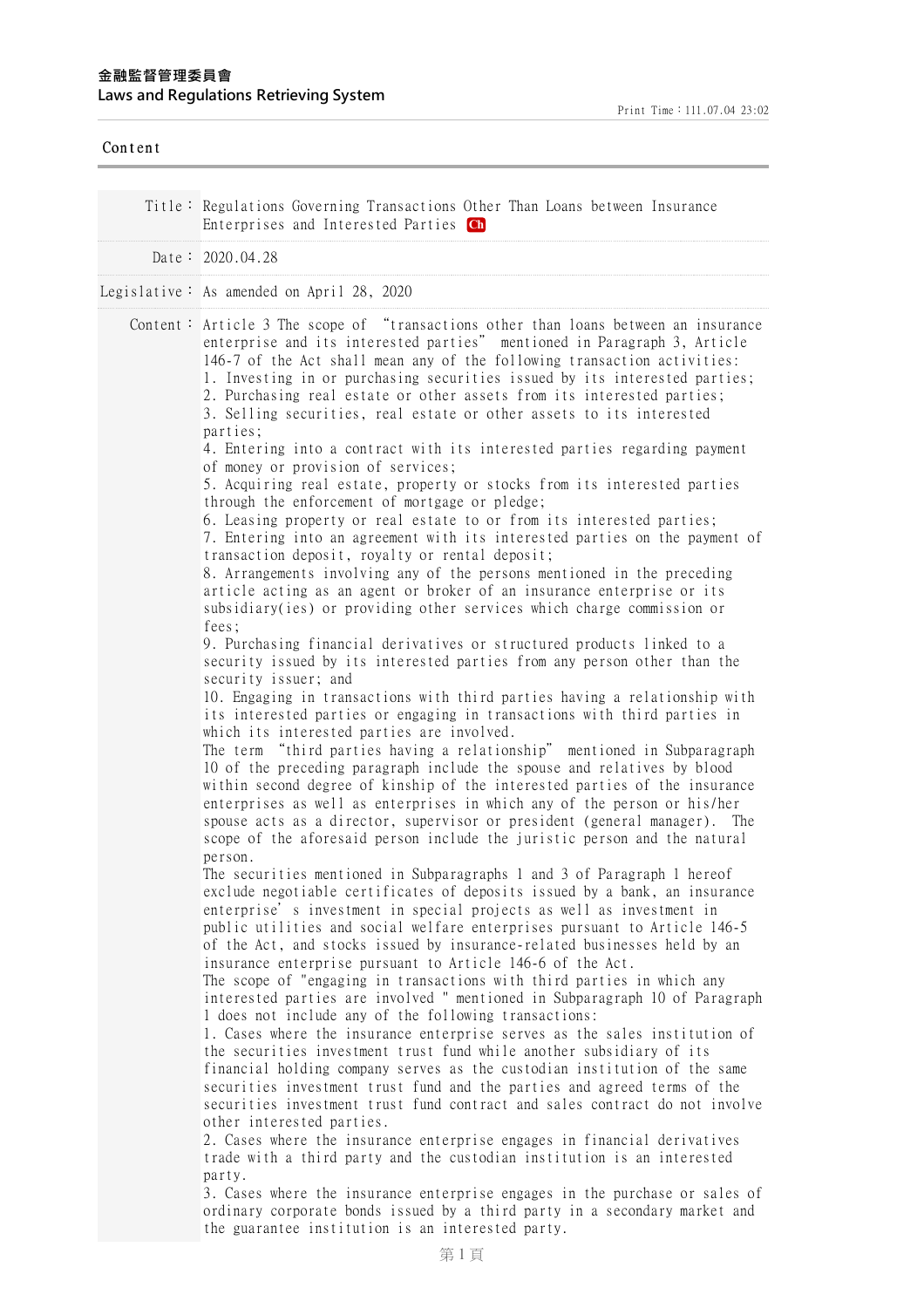4. Cases where another subsidiary of the same financial holding company serves as a co-underwriter of an international initial public offering project and the interested party purchases securities with equity characteristics in such project from the lead underwriter or other counderwriters.

When an insurance enterprise purchases corporate bonds issued by an interested party, such bonds must be guaranteed.

Article 4 When an insurance enterprise engages in transactions other than loans with interested parties, the terms of such transactions shall not be more favorable than those offered to other same category counterparties, and such transactions require the concurrence of at least three-quarters of all directors of the insurance enterprise present at a board of directors meeting attended by at least two-thirds of all directors.

Directors attending a board of directors meeting shall recuse themselves from cases involving themselves or their interested parties and shall not exercise voting rights on behalf of other directors. The preceding provision does not apply to insurance enterprises organized by a single juristic person shareholder where the case involves that single juristic person shareholder.

When an insurance enterprise engages in the following transactions other than loans with its interested parties, it may draw up internal operational rules with the concurrence of at least three-quarters of all directors present at a board of directors meeting attended by at least two-thirds of all directors to give the managing department general authorization to engage in those transactions according to the operational rules, and the terms of such transactions may not be more favorable than those offered to other same category counterparties:

1. The following transactions with stated, open market prices:

(1) Transactions of financial derivatives.

(2) Remittance, foreign exchange, deposit and foreign currency transactions.

(3) Transactions of short-term notes or bills in primary and secondary markets, and transactions of government bonds, financial bonds and corporate bonds in the secondary market.

2. Transactions of New Taiwan Dollar (NTD) and foreign currency denominated corporate bonds and financial bonds not linked to equity where the bond issuer or the bond itself has a rating equivalent to twA or above from Taiwan Ratings, provided the total amount of subscription of such corporate bond or financial bond by a same person during the bond's underwriting period does not exceed NT\$10,000,000.

3. Sharing of processing fees, service fees or commissions generated from cross-selling and joint promotion of other business' products or provision of relevant services with other subsidiaries belonging to the same financial holding company.

4. The following insurance products or other transactions related to insurance:

(1) Transactions of insurance products whose premium rates have been reported to the competent authority for approval or on a use-and-file basis and prices or premium rates have been reported to the competent authority or industry association for approval, or on a file-and-use or use-and-file basis, or other transactions with established, uniform fee standards. (2) Transactions involving reinsurance commissions, reinsurance premiums, other commissions or agency fees and relevant service costs.

5. A single transaction not exceeding NT\$5,000,000.

6. Acquisition and disposal of beneficial securities of collective trust fund or beneficiary certificates of securities investment trust fund, futures trust fund (including exchange-traded funds and exchange-traded futures trust funds, but excluding closed-end funds) or exchange traded notes issued by an interested party through investment; and the managing department should compile transaction records and profit/loss status for each transaction and report to the board of directors on a quarterly basis. If other regulations stipulate otherwise, such other regulations shall prevail.

7. Transaction of securitized financial asset products or securitized real estate products publicly placed or offered in accordance with the Financial